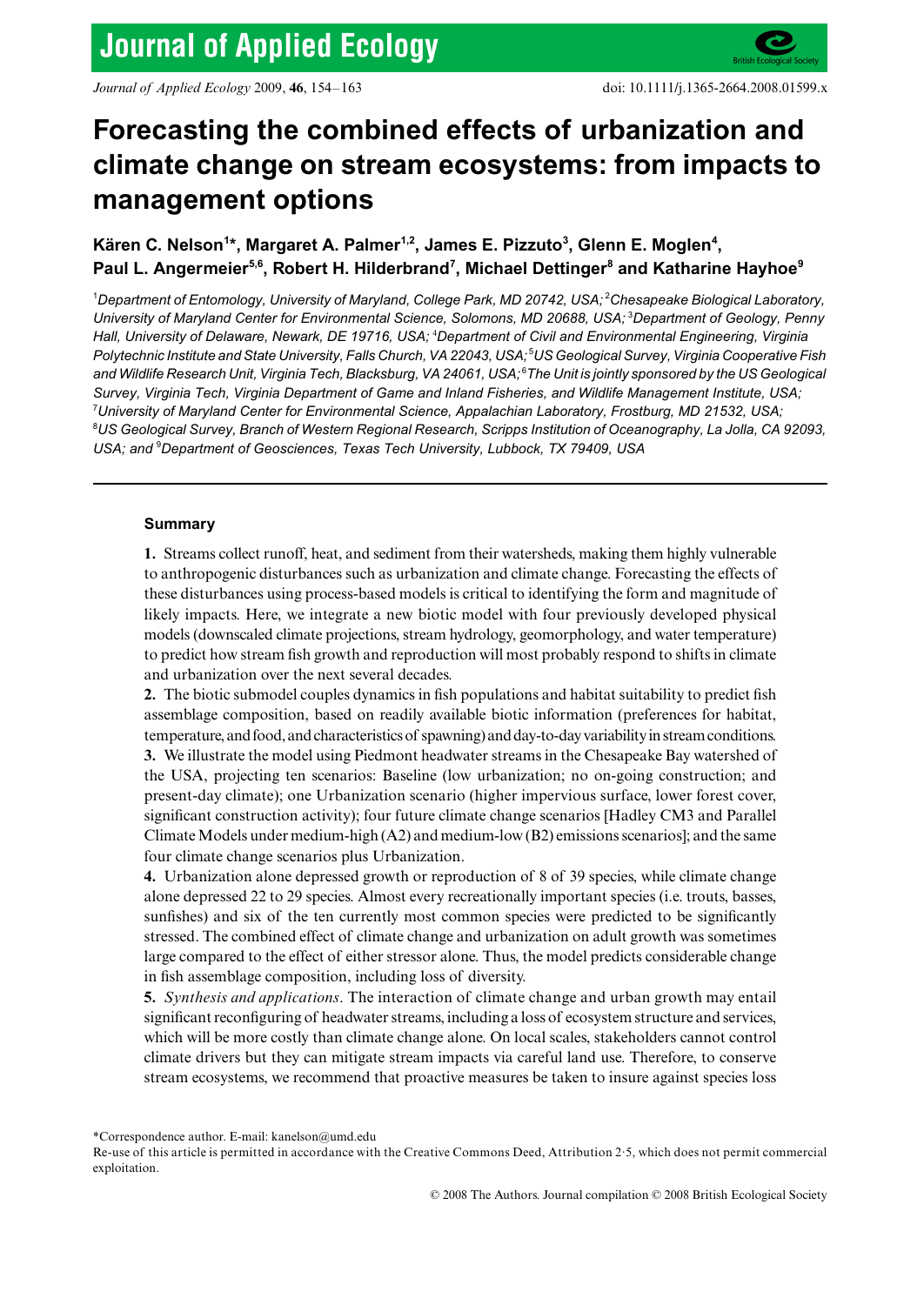or severe population declines. Delays will inevitably exacerbate the impacts of both climate change and urbanization on headwater systems.

**Key-words:** multiple stressors, urbanization, fish assemblage, headwater stream; siltation, flow regime, temperature regime, urban stream syndrome

# **Introduction**

As topographical low points in the landscape, aquatic systems collect and disperse water, sediment, and heat, integrating changes occurring throughout watersheds. Urban development near streams alters inputs (including nutrients, contaminants and sediment), flashiness of discharge, and temperature (Paul & Meyer 2001; Morgan & Cushman 2005). Climate change is also expected to have far-reaching impacts on streams, from altering temperature and runoff regimes to increasing the frequency and intensity of droughts and floods (Milly, Dunne & Vecchia 2005; Alcamo, Flörke & Märker 2007). It is difficult to predict the combined effects of climate change and urbanization from empirical data because changes are occurring on broad spatial and temporal scales, and typically, conditions cannot be replicated. Yet, anticipating the combined environmental impacts of such anthropogenic changes is critical to developing proactive strategies to protect ecosystems and the services they provide (Clark *et al*. 2001; Walsh, Fletcher & Ladson 2005; Palmer *et al*. 2008a,b). Thus, process-based models are instructive tools for investigating these complex stressors in a timely manner. Here we present the results from models we developed and parameterized to predict the separate and combined effects of urbanization and climate change on streams in small catchments in the mid-Atlantic USA (Fig. 1).

We ask how climate and urbanization-induced changes in hydrology, geomorphology, and temperature affect entire assemblages, integrating five submodels: downscaled climate projections, hydrology, geomorphology, water temperature, and fish growth and reproduction. The first four have been described elsewhere (Dettinger *et al*. 2004; Moglen *et al*. 2004; Nelson & Palmer 2007; Hejazi & Moglen 2008; Pizzuto *et al*. 2008). The fifth, Forecasted Indices for Fish (FIF), uses output from the other submodels to integrate with a matrix of species traits to forecast conditions for fish growth and reproduction under selected scenarios of urbanization and climate change. We use the FIF model to predict impacts in Piedmont headwater streams of the Chesapeake Bay watershed; these streams have been the subject of extensive empirical work (e.g. Palmer *et al*. 2002; Moglen *et al*. 2004; Moore & Palmer 2005; Allmendinger *et al*. 2007; Nelson & Palmer 2007) to develop and parameterize the physical submodels.

We focus on fish because they are widely used indicators of environmental quality (Karr 1981; Fausch *et al*. 1990) and because their life histories and habitat requirements are better known than those of smaller stream biota such as macroinvertebrates (Angermeier 1995). Modelling the entire fish assemblage allows us to compare the vulnerability of functional groups (e.g. feeding, spawning, temperature). While there is a rich literature on stream fishes, the impacts of climate change on their resource base are not well understood. Changes in food availability (an indirect effect) may exert as much control over fish growth and reproduction as do changes in temperature or flow regimes (direct effects). Similarly, the exact relationship between siltation and spawning could not be parameterized from the literature, although the effect is well-established. We felt it was imperative to include such effects, and made reasonable assumptions and rules based on the best available information; we explicate these assumptions throughout the study.



**Fig. 1.** Drivers and stressors leading to indices of impacts on fish growth and reproduction. Arrows signify direct effects.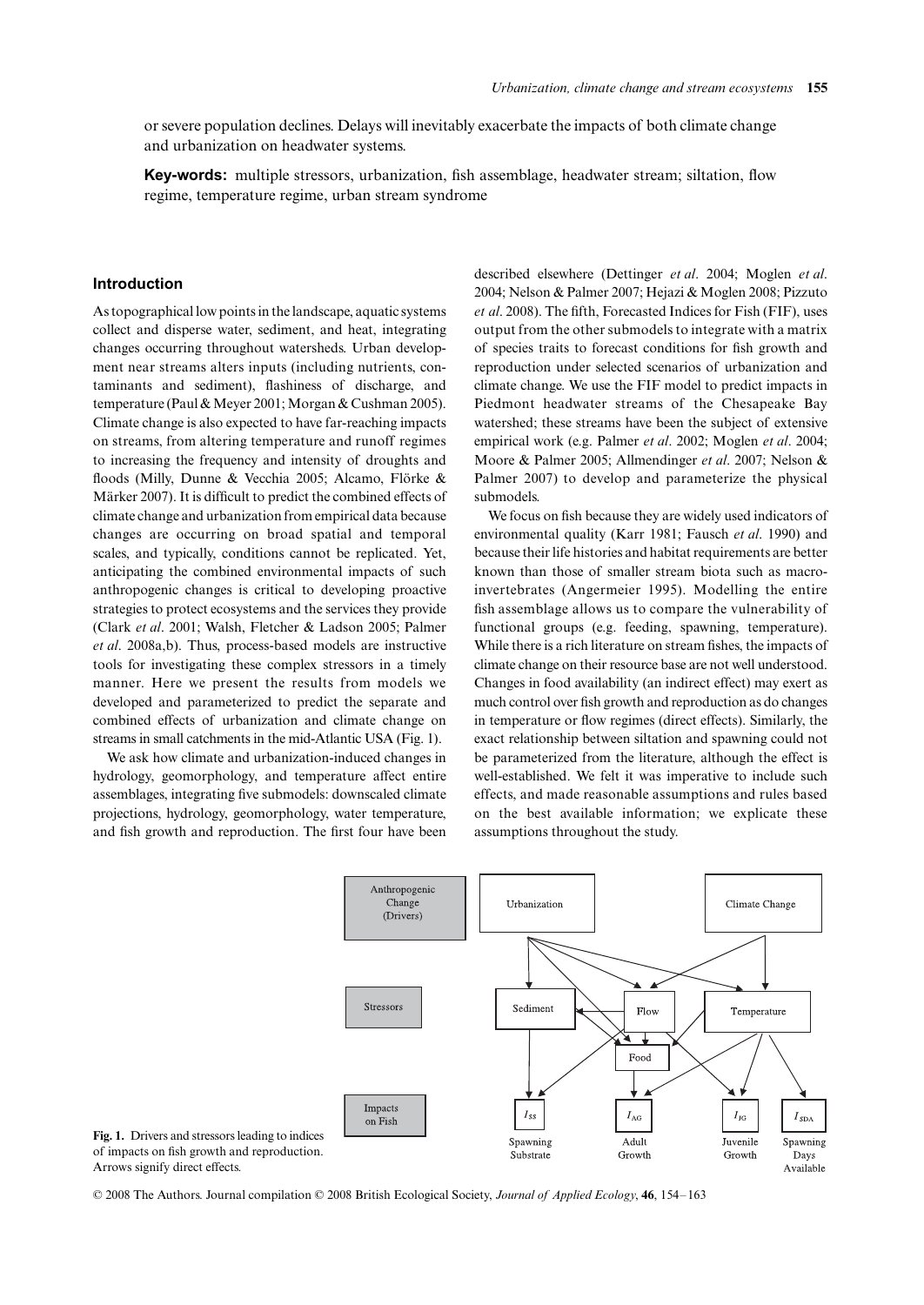

**Fig. 2.** Overview of the FIF (Forecasted Indices for Fish) model.

#### **Methods**

The FIF model (Fig. 2) uses a daily time-step with inputs of air temperature, precipitation, and food availability; hydrologic, geomorphic, and water temperature outputs are generated from their respective submodels; and the impacts on fishes are predicted. We simulated Baseline conditions and 9 future scenarios (Urbanization Alone, 4 Climate Change scenarios, 4 Urbanization with Climate Change scenarios). Baseline conditions were based on data from first- to thirdorder perennial streams in four watersheds currently dominated by residential development, (Fig. 3, also Moglen *et al*. 2004; Moore & Palmer 2005).

#### URBANIZATION

Three land-use variables drive the hydrologic and geomorphic submodels (Table 1): (i) impervious surface [RESAC (2004); USGS (2005) data bases], which affects infiltration capacity, (ii)  $\%$  new construction (average change in urban land use over the last 10 years), which affects sediment input, and (iii) % of watershed forested (the sum of deciduous, evergreen, and mixed-forest land), which affects water temperature and organic input. We did not include agricultural land use in our scenarios, despite its distinct sedimentation regimes, for these two reasons: the output from the hydrologic submodel is similar for agricultural versus residential land use (McCuen & Snyder 1985; Hejazi & Moglen 2008); and the urbanizing watersheds surrounding Washington D.C. have little remaining agricultural land.

Land use in our scenarios reflected conditions in our study sites: 10% impervious surface, intact riparian buffers, and no on-going construction in the non-urbanized scenarios; 30% impervious cover, deforested riparian buffers, and 2% new construction per year in the urbanized scenarios.

#### CLIMATE CHANGE

In order to obtain plausible, coherent descriptions of future climate, we rely on simulations from two atmosphere–ocean general circulation models – the Hadley Centre Model version 3 (HadCM3; Pope *et al*. 2000), and the Parallel Climate Model (PCM; Washington *et al*. 2000). These were run under two sets of future emissions assumptions – the A2 (mid-high) and B2 (mid-low), developed by the IPCC Special Report on Emissions Scenarios (Nakicenovic *et al*. 2000). To project future conditions, we used downscaled climate projections with a daily timestep for the years 2085 to 2094, which allowed us to capture reasonable predictions of day-to-day variability and covariance. Further details on the climate projections are provided in Supporting Information, Appendix S1.

#### PHYSICAL SUBMODELS

The hydrologic submodel (Moglen *et al*. 2004) is a continuous streamflow model that is conceptually consistent with HSPF (Crawford & Linsley 1966; Bicknell *et al*. 1997). It predicts daily streamflow over the course of the scenario, thus allowing us to quantify flashiness. The geomorphic submodel (Pizzuto *et al*. 2008) is a sediment transport model with daily output including particle size distribution, bed load and suspended material discharge, turbidity, and interstitial clogging. The temperature submodel (Nelson & Palmer 2007) predicts minimum and maximum in-stream temperature based on daily air temperatures derived from the downscaled climate projections, % deforestation, and watershed size. Calibrated models that predict fish-food availability as a function of flow, temperature, and geomorphic conditions do not exist, so we used data series to represent reasonable estimates of food availability in each scenario (Supporting Information, Appendix S2). These data series were intentionally conservative in terms of predicting impacts of stressors.

#### MODELLING FISH RESPONSE

Thirty-nine species of fish occur in our study watersheds, with small minnows making up >60% of total individuals (Supporting Information, Appendix S3; MBSS 2004). Information for each species was collected from compilations and surveys listed in Supporting Information, Appendix S3, and extrapolated from related species when necessary. We identified guilds likely to be vulnerable to urbanization and climate change: (i) fish classified as cold or cool water (vs. warm water or cool-to-warm water); (ii) fish breeding only at low temperatures or over relatively short seasons (vs. those that breed at a wider range of temperature or season): (iii) fish that use some sort of breeding structure that could trap silt (versus fish that do not use a breeding structure); (iv) fish that do not clean or aerate their eggs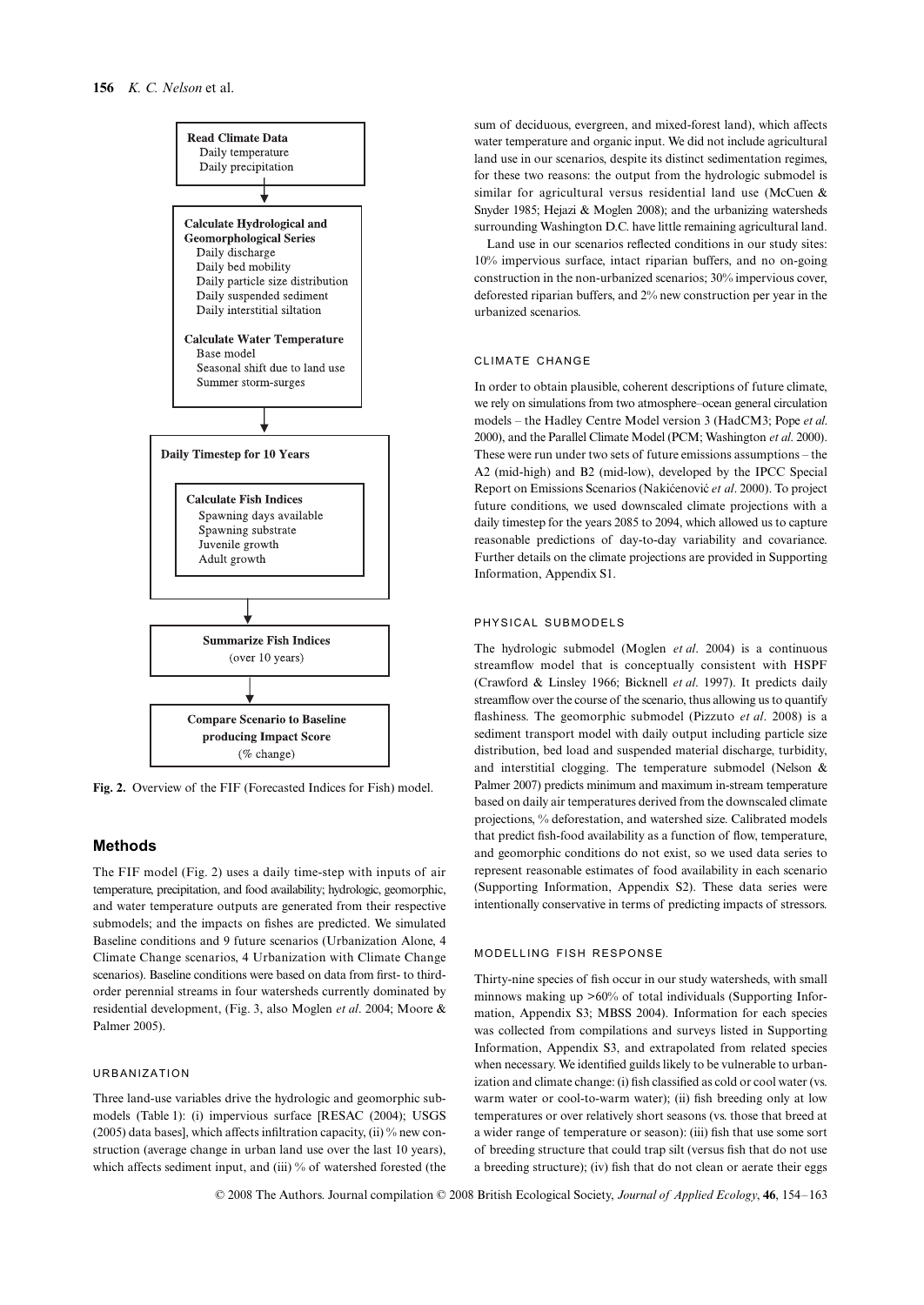

**Fig. 3.** Study site locations (five watersheds outlined, with specific sites indicated by black dots), gauging site, and weather station. Within the watershed boundaries, dark grey represents urban land, light grey represents agricultural land, and white represents forested land.

|            | $_{0}$   | Presence of     | % watershed        |
|------------|----------|-----------------|--------------------|
|            |          |                 |                    |
| impervious | forested | riparian buffer | under construction |

Table 1. Summary of the ten land use  $\times$  climate change scenarios used to predict impacts on stream fish assemblages

| Urbanization + Climate Change                                                                                                                                                                                                                                                             | 30 | No. | Future† |
|-------------------------------------------------------------------------------------------------------------------------------------------------------------------------------------------------------------------------------------------------------------------------------------------|----|-----|---------|
| *Present climate is taken from the years 1995 to 2004 based on historical simulations by the HadCM3 model and statistically downscaled to<br>match observed historical distributions (Supporting Information, Appendix S1). We used historical simulations to ensure uniformity among the |    |     |         |
| climate drivers.                                                                                                                                                                                                                                                                          |    |     |         |

Baseline 10 10 20 Yes 0 Present\* Climate Change only 10 20 Yes 0 Future†<br>
10 20 Yes 0 Future†<br>
10 20 Yes 0 Present\* Urbanization only 1988 and 2 30 2 2 No 2 2 2 Present<sup>\*</sup>

†Four different future climate change scenarios were used, as described in text and Table 3.

(versus cleaners/aerators); (v) fish that feed exclusively on invertebrates and/or other fish (versus those that also feed on detritus or algae). Except for (iii), these guilds are well accepted in the biomonitoring literature (Karr 1981; Rowe *et al*. 2003).

We developed four indices to summarize the impacts of urbanization and climate change on fishes (Table 2; Supporting Information, Appendix S4). Two indices focused on spawning  $(I_{SDA},$  spawning day availability;  $I_{SS}$ , spawning substrate) and two focused on growth  $(I_{\text{JG}})$  juvenile growth;  $I_{\text{AG}}$ , adult growth). Index values ranged from 0 (conditions unacceptable) to 1 (conditions acceptable). To demonstrate the overall impact of the anthropogenic stressors, we calculated the percentage change between the index values for any given stressor scenario vs. the Baseline scenario (hereafter, called impact score). For example, an impact score of −10 points means that the raw scores for a stressor scenario decreased by 10% relative to the baseline scenario.

Climate

We used an independent data set on fish species assemblages across urbanization gradients to validate the use of these indices (Supporting Information, Appendix S5). A corresponding gradient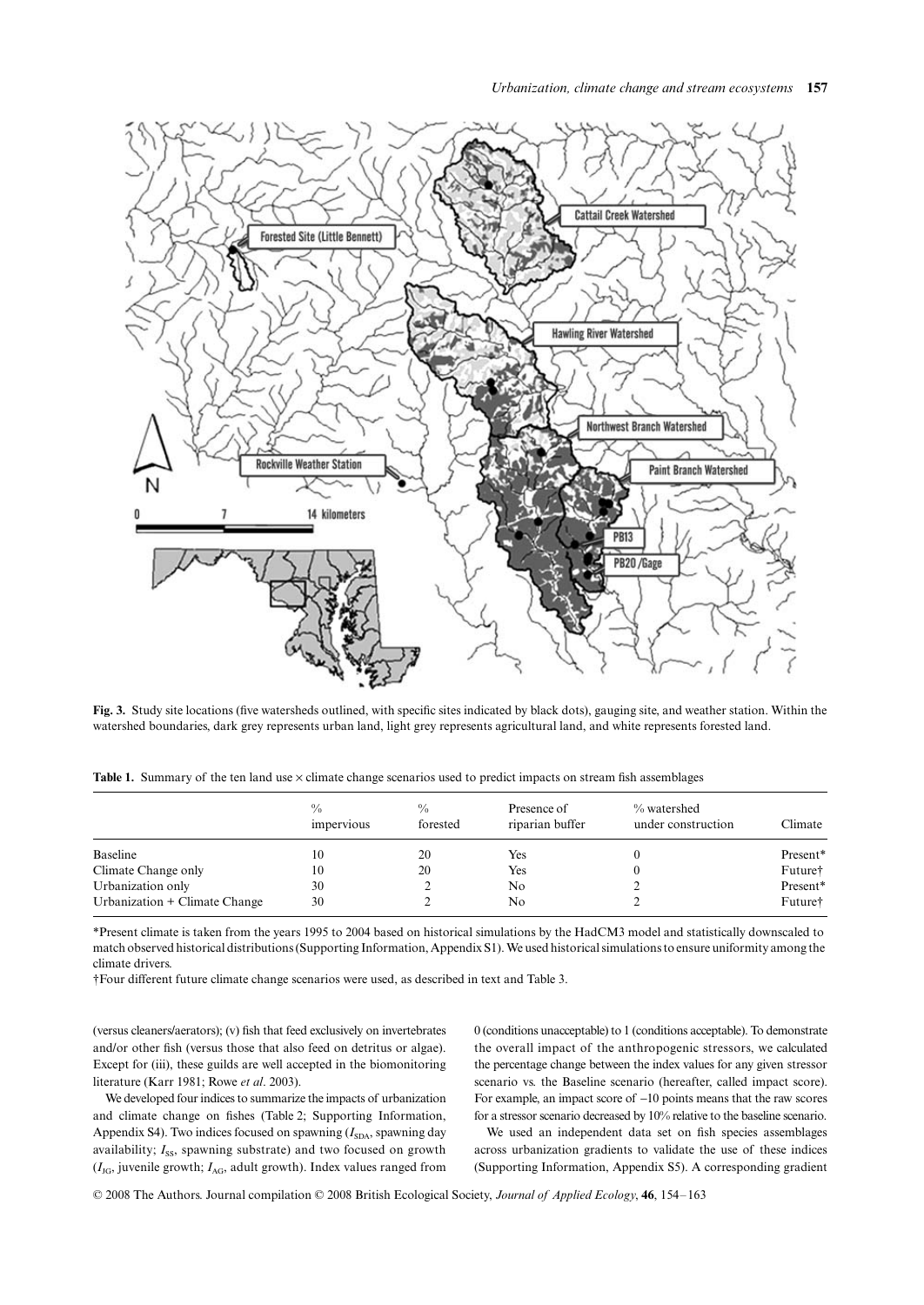#### **158** *K. C. Nelson* et al.

| Indices                                                                                                                                                                                           | Explanation                                               | Environmental<br>factors contributing                               | Species characteristics<br>contributing                     |  |
|---------------------------------------------------------------------------------------------------------------------------------------------------------------------------------------------------|-----------------------------------------------------------|---------------------------------------------------------------------|-------------------------------------------------------------|--|
| $I_{SDA}$ index of spawning day availability<br>$\%$ days during the typical spawning period for<br>each species when predicted water temperature<br>falls within the spawning temperature range) | Effect of warming<br>on days available<br>for spawning    | Daily temperature                                                   | Spawning times<br>Spawning temperatures                     |  |
| $I_{ss}$ index of spawning substrate<br>(% spawning days impacted by siltation†)                                                                                                                  | Effect of siltation<br>on spawning                        | Discharge<br>Siltation                                              | Spawning care<br>Spawning mode<br>Spawning months           |  |
| $I_{ss}$ index of juvenile growth                                                                                                                                                                 | Effect of warming and                                     | Daily temperature                                                   | Spawning times<br>Temperature group<br>Time to 40 mm length |  |
| (no of days required to grow to maturity given<br>predicted temperature and likelihood of<br>eggs/young being washed out by high flows:                                                           | washout on development<br>time for juveniles              | Summer temperature surges                                           |                                                             |  |
| $I_{AG}$ index of adult growth<br>(% days on which 'positive growth' was possibles)                                                                                                               | Days during which positive<br>growth can occur for adults | Daily temperature<br>Food availability<br>Summer temperature surges | Temperature group<br>Adult food preferences                 |  |

Table 2. Indices developed to summarize the impacts of urbanization and climate change on fish assemblages for the FIF model\*

\*full details and assumption justifications in Supporting Information, Appendix S4.

†Siltation impedes flow of interstitial oxygen and depresses hatching rates of eggs (Soulsby *et al*. 2001; Lapointe *et al*. 2004). Species that clean and aerate their nests or position their eggs to avoid siltation were assumed less vulnerable (Johnston 1999). The index also reflected the availability of appropriately sized spawning substrate for species that build nests or redds.

‡We assumed that juveniles had high growth rates only in the middle half of the 'good growth' range for adults (Rombough 1997).

§Positive growth was possible when water temperature was within 'good growth' range for the species' temperature guild and at least one of the food types eaten by the species (detritus, algae, invertebrates, and/or small fishes) was above a non-limiting threshold.

**Table 3.** Climate change driver series used in the FIF model for baseline and future climate scenarios. P, precipitation. Full explanation in text and in Supporting Information, Appendix S1

| <b>Statistic</b>                                  | Baseline | Hadley A2 | Hadley B <sub>2</sub> | PCM A <sub>2</sub> | PCM <sub>B2</sub> |
|---------------------------------------------------|----------|-----------|-----------------------|--------------------|-------------------|
| Mean temperature (°C March–September)             | 17.2     | 20.5      | $21 - 7$              | 15.5               | 15.3              |
| No. of rainfall events in 10 years $(>0.1$ cm)    | 1107     | 1087      | 1093                  | 1104               | 1047              |
| Average annual $P$ (cm)                           | 112.9    | 132.9     | 119.9                 | 116.9              | 94.1              |
| Average P event <sup>-1</sup> (cm)                | 1.02     | 1.22      | $1-10$                | 1.05               | 0.90              |
| No. of heavy P events year <sup>-1</sup> (>10 cm) |          | 13        | 10                    |                    | $\theta$          |
| Max 1-Day $P$ (cm)                                | $17-4$   | $21-1$    | 26.7                  | $10-3$             | 8.4               |
| Summary compared to present:                      |          |           |                       |                    |                   |
| Average summer temp.                              |          | warmer    | warmer                |                    |                   |
| Total P                                           |          | wetter    |                       |                    | drier             |
| Heavy P events                                    |          | increased | increased             | decreased          | decreased         |

for climate change does not exist, and hence, we could not validate the indices with respect to climate change. Our validation exercise revealed that three of our indices  $- I_{AG}$ ,  $I_{JG}$ , and a composite score averaging all four indices – produced rates of species loss that were consistent with observed patterns across the gradient (i.e. index scores were generally successful in identifying vulnerable species). I<sub>SDA</sub> produced no trend, perhaps because the number of spawning days does not change much with urbanization, whereas we expect this factor to be more sensitive to climate change scenarios. Since our validation suggested that the fish growth indices ( $I_{\text{JG}}$  and  $I_{\text{AG}}$ ) best predicted vulnerable species, we only used these two indices in the work reported here. To be conservative, we did not use the composite score, although it exhibited significant trends in third-order streams, because it contained non-significant individual index scores.

For each scenario, we counted the number of species that suffered a loss of 10 points or greater for either or both of the growth indices. This quantifies the overlap between those species stressed by each pathway (juvenile or adult growth) and is a rough estimate of the composite effect of a given scenario.

# **Results**

#### PHYSICAL SUBMODELS

Overall, the climate change conditions could be characterized by change in temperature and rainfall (Table 3). Here, we use the HadCM3 B2 scenario to illustrate physical responses to urbanization and climate change (Figs 4 and 5). Minimum daily discharge did not vary under the HadCM3 B2 runs, but maximum daily discharge did. High-flow days moved about 17% more water under Urbanization compared to Baseline, 27% more under Climate Change, and 45% more under simultaneous stressors. By contrast, median discharge, which represents 'normal' levels, decreased about 7% compared to Baseline under Urbanization, reflecting lower infiltration and groundwater levels, but increased 40% under Climate Change, reflecting higher annual precipitation.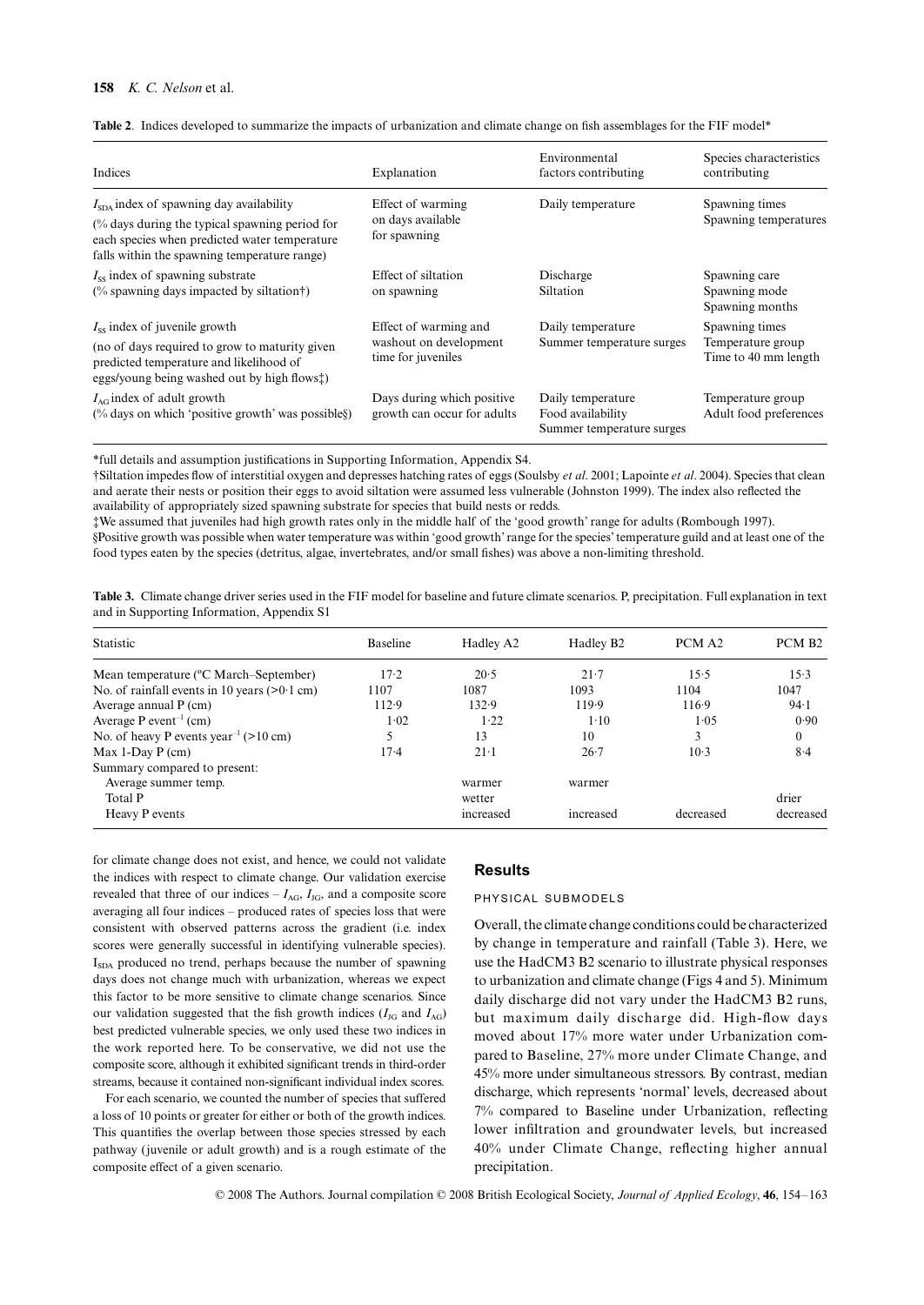

**Fig. 4.** Hydrologic and geomorphic submodel outputs under four scenarios: Baseline (B), Urbanization Alone (U), HadCM3-B2 Climate Change (C), and Urbanization plus HadCM3-B2 Climate Change (U+C). Submodels were run for the years 2085–2094. Whiskers represent minimum and maximum values, boxes represent first and third quartiles, and dividing line represents median of Discharge, Bed Mobility, Turbidity, and Siltation over the 10-year simulations.

Minimum and median daily bed mobility (Fig. 4) were each 0%, because flow was not strong enough to move the bed most of the time. Maximum bed mobility was lowest under Baseline conditions, and increased under both Climate Change (due to increased storm size) and Urbanization (due to increased flashiness and a greater influx of sand from soil erosion associated with construction).

Turbidity (Fig. 4) exhibited similar patterns: both frequent extreme precipitation events (Climate Change scenario) and erosion from construction (Urbanization scenario) increased the supply of suspended sediment, and the effect was approximately additive when the two stressors occurred simultaneously. Siltation, or fine-sediment deposition, was more complicated (Fig. 4). Storm flows and flashiness tend to flush out silt; minimum siltation levels were lower than Baseline under all three stressor scenarios, and median siltation levels were mostly unaffected. Maximum siltation, however, was very sensitive to stressors. Climate Change scenarios exhibited less siltation than Baseline because more episodic flows removed fine sediment from the streambed. The Urbanization scenario had extremely high siltation levels due to elevated inputs from construction. When stressors acted simultaneously, maximum siltation levels were intermediate.

Water temperature was highest in the Simultaneous scenario (Fig. 5). Inter-scenario differences were most apparent in midsummer, when heated storm runoff made maximum



**Fig. 5.** Maximum daily water temperature projected in the year 2090 using scenarios as in Fig. 4.



**Fig. 6.** Number of species adversely affected by land use change and/ or climate change (>10 point loss in impact score). Striped bars represent species affected in only one of the two indices (indices of adult growth or juvenile growth), while dark bars represent species affected in both indices.

daily temperature much more variable in the Urbanization scenarios. Temperature spikes in urban streams immediately after rainstorms ranged from  $3.5$  to  $>7$  °C, depending on watershed size, amount of impervious surface, and immediately preceding air temperatures (Nelson & Palmer 2007).

# MODELLING FISH RESPONSE

Across the 9 future scenarios, 8 to 29 of the 39 fish species were negatively affected in terms of juvenile or adult growth (Fig. 6). Urbanization alone stressed relatively few species (8 species exhibited reduced adult growth), while climate change affected most species (22 to 29, depending on the scenario). However, adding urbanization to climate change usually increased the number of stressed species, sometimes quite dramatically, suggesting that considerable change in community composition and loss of diversity could occur under future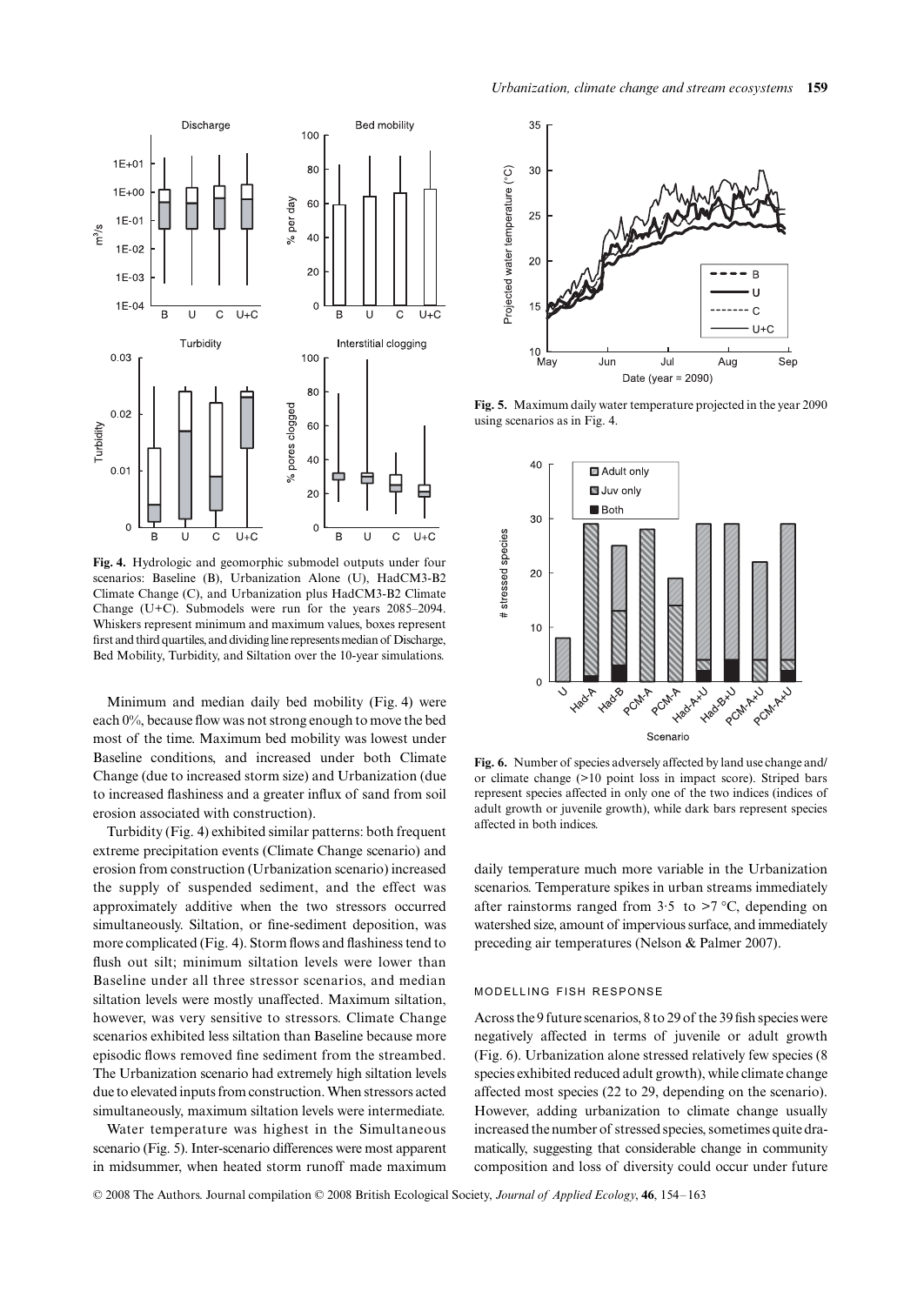scenarios. Among the 10 currently most common species, six had at least one impact score of 10% or higher. Almost every recreationally important species (including trouts, basses, and sunfishes, all of which are currently rare), had impact scores ranging from 40 to 90%.

Different scenarios produced distinctive patterns of stress; in each scenario, disparate sets of species were affected by the juvenile vs. adult stress pathways, and few were affected by both pathways. Effects on adult growth dominated under Urbanization and PCM-based Climate Change scenarios. Effects on juvenile growth dominated under HadCM3-based Climate Change scenarios. Adding urbanization to climate change generally increased the number of species with reduced adult growth, while it did not increase (and sometimes decreased) the number of species with reduced juvenile growth.

# **Discussion**

We developed and tested a model to explore the effects of urbanization and climate change on stream fish assemblages by focusing on the specific pathways by which these stressors are likely to impact fish reproduction and growth. Each of the four stressor pathways – spawning temperatures, spawning substrate, juvenile growth, and adult growth (Fig. 3)  $$ integrated direct (e.g. thermal tolerance) and indirect (e.g. food availability) effects of changes in the hydrologic and geomorphic regimes. We found that two of these pathways – stress on juvenile growth arising from altered temperature and hydrology, and stress on adult growth arising from altered temperature, siltation, and food resources – are likely to significantly influence species persistence under future land development and climate scenarios. Our results suggest that 50–75% of the fish species in small Piedmont streams will be highly stressed by future scenarios. Most of these species were affected by climate change, but adding increased urbanization to a warming climate exacerbated the number of stressed species (Fig. 6). Declines in abundance are likely for almost all species supporting recreational fisheries in these watersheds, including trout, bass, and sunfish. These predictions are probably conservative because we excluded impacts that we could not validate with an independent data set (e.g. temperature and siltation effects on spawning day availability, siltation effects on spawning substrate).

General treatments of the ecological impacts expected from climate change are now common (e.g., Eaton & Scheller 1996; Parmesan & Yohe 2003) and the impacts of urbanization on streams are well documented (Power 1997; Bledsoe & Watson 2001; Walsh *et al*. 2005), but we believe our work is the first to project stream impacts at the watershed scale most relevant to management. Even so, our findings are likely to have broad applicability because we studied species that are common across much of the eastern USA, described these fishes via traits that occur in many other species and regions, and modelled pathways through which either climate or land-use change may exert local ecological impacts. However, we expect details regarding the magnitude of species-specific effects to vary considerably among localities. Since climate

change forecasts and urbanizing trends are similar for most of the coastal mid-Atlantic, our results are certainly applicable to many mid-Atlantic watersheds. Extending these results to other ecoregions could be done if climate change predictions are similar and watersheds are, like ours, moderately to heavily urbanized.

#### MODEL REALISM AND UNDERLYING ASSUMPTIONS

Our findings are instructive only to the extent that our assumptions regarding urbanization and climate change are reasonable. Our Urbanization scenario is probably conservative, given that Maryland's population is projected to increase substantially, doubling in some localities, within the next several decades (Freece 2006). Climate change projections are less certain, which is why we used multiple sets of climate change assumptions. The HadCM3 and PCM models used here are both widely applied and accepted, and our emissions scenarios are in the mid-range of accepted future scenarios (IPCC 2007). Recent evaluations of these models for Maryland agree on increases in average summer air temperature (up to 5 °C) and in frequencies of spring floods, summer droughts, and summer heat waves, especially in urban areas (Boesch 2008). Given the potentially severe ecological impacts, we believe that policies to protect people and ecosystems cannot wait for uncertainties to be eliminated by additional research. Instead, we have attempted to synthesize reasonable assumptions and the best available scientific knowledge into projections that can aid ecosystem managers.

Our findings are probably sensitive to our assumptions about food availability. Lacking robust models to estimate availability of important foods, particularly stream invertebrates (Morin 1997), we used data from our study sites, literature-based values, and expert judgment to develop reasonable but intentionally conservative estimates of abundance for detritus, algae, and small invertebrates. Much of our projected impact on adult fish growth stemmed from food limitation for obligate invertivores. While it is well-established that invertebrate abundance declines under urbanization, effects of climate change are largely unknown (Poff, Brinson & Day 2002). We assumed that flashier flow would deplete invertebrates and their foods, and that high summer temperature combined with low summer flow would exacerbate this effect. However, it is also possible that warmer water temperatures could increase invertebrate growth or maturation rates, resulting in more smaller-bodied adults. Clearly, more empirical work is needed to distinguish which effects will prevail.

Other knowledge gaps also impaired our forecasting. Both urban stream 'flashiness' and summer droughts may cause significant low flows and interact with altered sediment regimes to cause severe siltation. However, despite the widely recognized importance of low flow and siltation for streams (Rabeni & Smale 1995; Waters 1995; Matthews & Marsh-Matthews 2003; Roy *et al*. 2003), models to predict siltation have not been developed (Kondolf 2000). Likewise, despite many studies of temperature-induced mortality for fishes (Lutterschmidt & Hutchison 1997), sublethal effects of large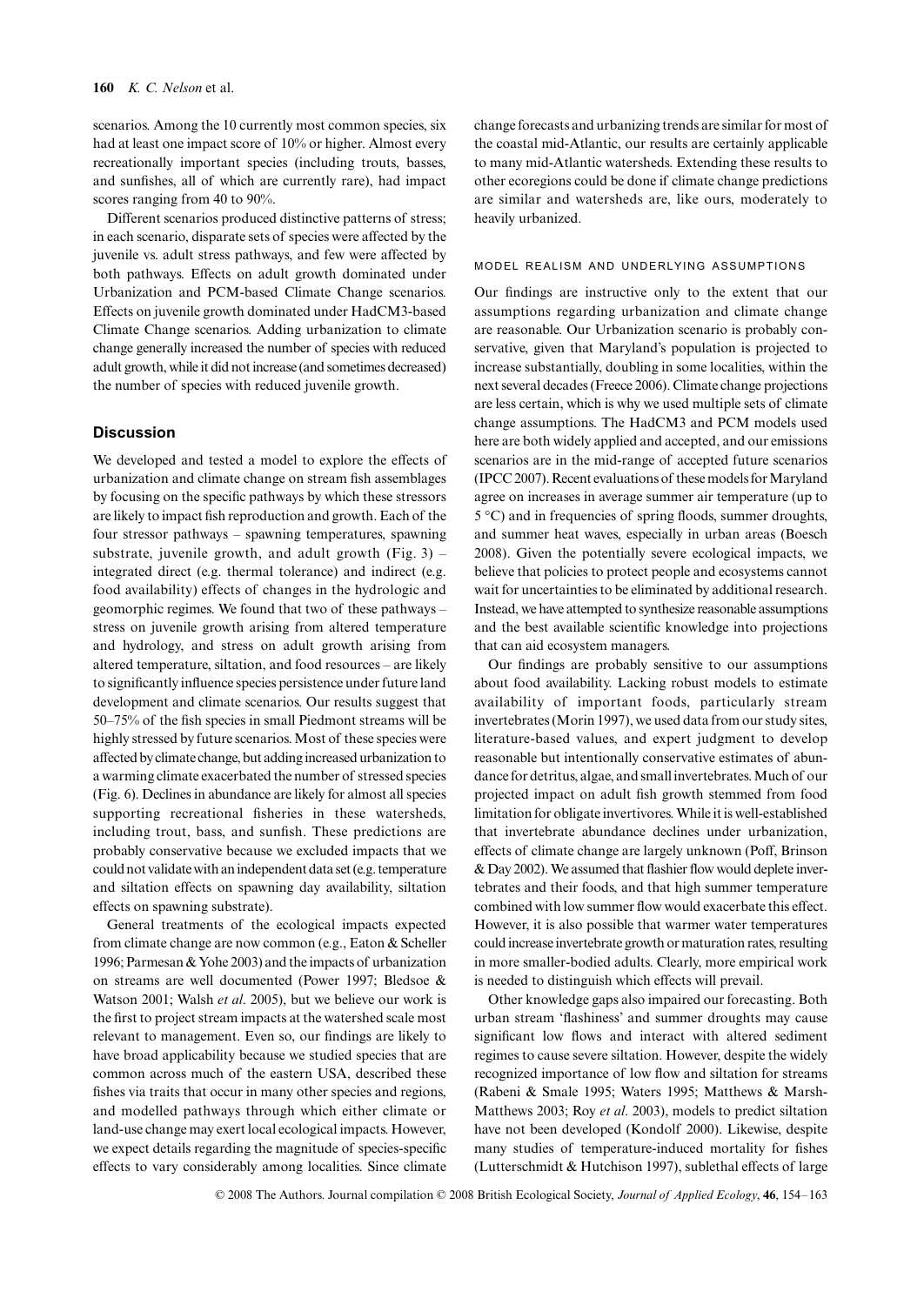temperature changes are not well understood. Temperature surges have long been assumed to occur in urban streams (e.g., Pluhowski 1970), but have only recently been documented (Nelson & Palmer 2007). Temperature surges may disproportionately affect fish eggs and young, which have greater surfaceto-volume ratios and less ability to regulate body temperatures or avoid unsuitable water temperatures compared to adults. In our scenarios, shifts in maximum temperatures had little impact because temperatures rarely exceeded critical thermal maxima, but this may change as our understanding of temperature surges improves.

Finally, our model simplifies reality in several ways that tend to make our impact findings more conservative. First, we ignore spatial relationships (e.g. habitat connectivity), believing species reintroduction to be unimportant in small drainages without significant north–south river systems (i.e. our rivers do not extend across climatic gradients). We also ignored non-native species introductions, which increase with human occupation of ecosystems but are not readily predicted by changes in land use or climate, and we ignored the myriad pollutants, associated with urbanization, that adversely affect stream biota (Wheeler, Angermeier & Rosenberger 2005). Finally, we do not include the effect of channelization, a frequent alteration of urban streams. Clearly, channelization would exacerbate temperature, lack of spawning substrate, and flooding issues.

# RELATIVE EFFECTS OF URBANIZATION AND CLIMATE **CHANGE**

Our results showed that only eight species were strongly affected by urbanization alone; all are obligate invertivores that were stressed by the decline in invertebrates due to siltation, urban flashiness, and lack of leaf litter input. Our indices of spawning day availability and spawning substrate predicted negative impacts on many more species under urbanization, but we excluded these indices because we could not validate them. Additionally, our watersheds have already lost species due to urbanization; impacts would be greater in a newly urbanizing area. Nevertheless, the pattern of higher impacts on juvenile vs. adult growth suggests that urbanization alone may allow most species to persist regionally if they can move among nonurbanized refugia. But without refugia, adding the impacts of urbanization to climate change will probably drive more species to regional extinction.

Our projected impacts on fishes varied among climate change scenarios. In the HadCM3-based scenarios, average summer temperature increased  $3-4$  °C and the number of scouring extreme precipitation events doubled. Many species experienced decreased juvenile growth, but food availability for adults could remain unchanged or even increase due to lower siltation and higher water temperature. In addition, strong temperature changes associated with the HadCM3-based climate change scenarios suggest significant stress on species with brief spawning periods, as shown in Moglen *et al*. (2004). In contrast to the HadCM3 projections, the PCM-based climate change scenarios projected little change in precipitation, fewer scouring extreme precipitation events, and only slight changes in temperature. Although juvenile growth rates were largely unaffected in the PCM scenarios, high siltation depressed growth of adult fishes. More precise predictions of biotic impacts are not feasible until the inherent uncertainties of climate projections are reduced.

When we combined effects of urbanization and climate change, more species were predicted to experience depressed adult growth (2 to 14 species, depending on the scenario). This impact reflected increased siltation in the PCM-based climate change scenarios and increased flashiness in the HadCM3 based scenarios. However, fewer species were predicted to experience depressed juvenile growth, which is surprising since this impact reflects elevated water temperature and flood frequency, both of which we expected to increase when urbanization was added to climate change. The observed decrease in impact on juvenile growth appears to be due to changes in the timing of reproduction and subsequent juvenile growth. The PCM scenarios without urbanization involve little change in water temperature, while the PCM scenarios with urbanization project higher water temperature. This difference shifts the timing of reproduction and decreases the time required for juvenile development.

The strong impacts of climate change implied in our results may seem surprising, given that water temperatures are generally well-buffered. However, climate change also entails changes in total precipitation and the distribution of that precipitation in terms of number of events. These hydrologic changes alone will induce shifts in sediment loading, interstitial siltation, primary productivity, and so on. In addition, rather than a uniform increase of a few degrees, climate change will shift the seasonality of temperature regimes, causing further ecological repercussions. Our results do not point to definitive conclusions regarding the relative magnitude of climate-change versus urbanization impacts on streams, but they do indicate that both are severe and that they may have synergistic impacts. This finding is significant because it suggests that wise decisions regarding ecosystem management must consider both stressors simultaneously.

# IMPLICATIONS

Proactive and reactive management actions may enable society to adapt to climate change, but reactive management may cost more because of damage to infrastructure such as roads or bridges (Palmer *et al*. 2008a,b). Therefore, many natural resource managers prefer proactive approaches such as increasing stormwater management to reduce peak flows and temperature stress in developed basins, or preferably, acquiring land near streams to free floodplains of infrastructure, thereby allowing re-growth of riparian vegetation. Where land is not already heavily developed, land preservation programmes could be used to protect headwater streams. More aggressive efforts to reduce sediment and pollutant loads, including the use of staging during construction and establishing vegetative buffers along streams and roads would also reduce the stresses on stream biota.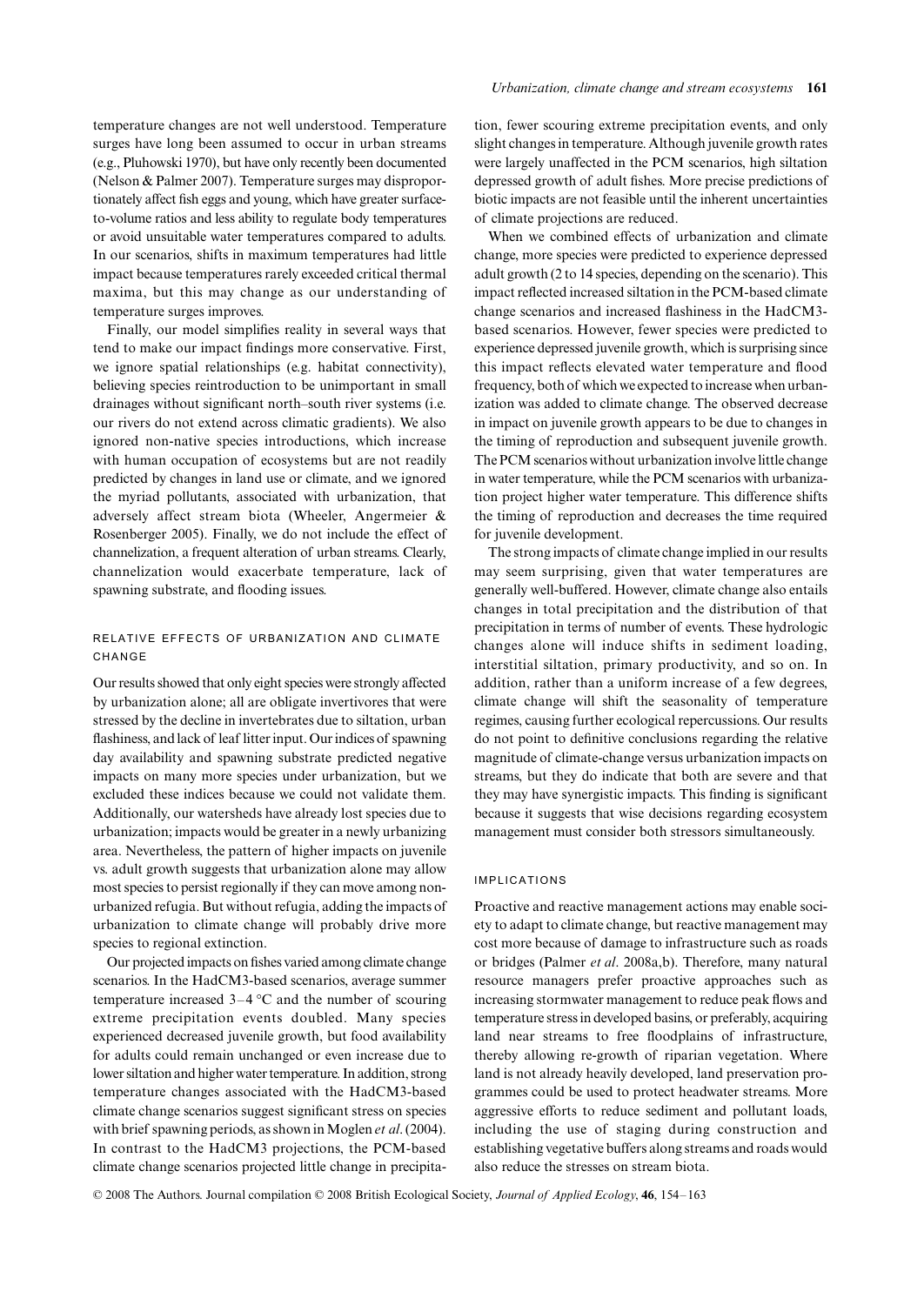#### **162** *K. C. Nelson* et al.

Continued degradation of headwater streams poses a serious loss of valuable public resources. Although hydroelectric dams and major highways are unlikely to be damaged when headwater streams deteriorate, our study suggests that other less quantifiable costs will indeed be high. In particular, impacts of urbanization or climate change are likely to reduce local biodiversity (for which headwater streams are a hotspot; Meyer *et al*. 2007) and provision of ecosystem services (e.g. drinkable, swimmable, or fishable waters). Furthermore, urbanization combined with climate change will be more environmentally costly than either impact alone. Minimizing these costs will require resource managers, policymakers, and the public to collectively reassess the socioeconomic importance of urban streams, as well as the adequacy of programmes to protect them under future stress.

The interactions between climate change and land-use change are interesting because of the contrasting spatial grains over which the two processes operate, and the concomitant differences in institutional scale needed to manage them. Impacts of land-use change are integrated across watersheds. Even if management goals emphasize protecting receiving waters, such as the Chesapeake Bay, jurisdiction over land use is shared by, at most, a few states. Climate change, by contrast, results from global emissions of greenhouse gases, and can only truly be controlled by international agreement. Likewise, climate change involves time lags of decades or centuries, while land use is immediately manageable and has acute, immediate ecological effects during transitions (e.g. during construction). Finally, effects of climate change are just beginning to be recognized, while those of urbanization have been well documented in some areas for several decades, including cycles of construction and riparian disturbance.

Clearly, the consequences of urbanization and climate change for stream ecosystems have the potential to be quite significant. Society must decide, deliberately or by default, which of those consequences are acceptable. If societal goals favour conservation of stream ecosystems, our results suggest that proactive policy and/or management actions to advance conservation should have high priority in regions expected to undergo further urbanization.

# **Acknowledgements**

This work was supported by grants from the Environmental Protection Agency: Science to Achieve Results (STAR award R828012) and the Global Climate Change Program (EPA numbers: 1W0594NAEX and R83038701). We thank Montgomery County, Maryland, Department of Environmental Protection for their valuable collaboration and data contributions. We also thank Nancy Bockstael, Laura Craig, William Fagan, Holly Menninger, Dave Richardson, Catriona Rogers, and the entire Palmer laboratory group for stimulating discussions and valuable suggestions. Mention of trade names or commercial products does not imply endorsement by the US government. This is contribution number 4230 from the University of Maryland Center for Environmental Science.

# **References**

Alcamo, J., Flörke, M. & Märker, M. (2007) Future long-term changes in global water resources driven by socio-economic and climatic changes. *Hydrological Sciences Journal*, **52**, 247–275.

- Allmendinger, N.E., Pizzuto, J.E., Moglen, G.E. & Lewicki, M. (2007) A sediment budget for an urbanized watershed, 1951–1996, Montgomery County, Maryland, USA. *Journal of the American Water Resources Association* **43**, 1– 16.
- Angermeier, P.L. (1995) Ecological attributes of extinction-prone species loss of fresh-water fishes of Virginia. *Conservation Biology*, **9**, 143–158.
- Bicknell, B.R., Imhoff, J.C., Kittle, J.L., Donigan, A.S. & Johanson, R.C. (1997) *Hydrologic Simulation Program – Fortran, User's Manual for Version 11*. *EPA/600/R-97/080*. US EPA Ecosystems Research Division, Environmental Research Laboratory, Athens GA, USA.
- Bledsoe, B.P. & Watson, C.C. (2001) Effects of urbanization on channel instability. *Journal of the American Water Resources Association*, **37**, 255–270.
- Boesch, D.F., ed. (2008) *Global Warming in the Free State: Comprehensive Assessment of Climate Change Impacts in Maryland*. University of Maryland Center for Environmental Science, Cambridge, MD, USA.
- Clark, J., Carpenter, S.R., Barber, M., Collins, S., Dobson, A., Foley, J.A., Lodge, D.M., Pascual, M., Pielke, R., Pizer, W., Pringle, C., Reid, W.V., Rose, K.A., Sala, O., Schlesinger, W.H., Wall, D.H. & Wear, D. (2001) Ecological forecasts: an emerging imperative. *Science*, **293**, 657–660.
- Crawford, N.H. & Linsley, R.K. (1966) *Digital Simulation in Hydrology: Stanford Watershed Model IV*, Technical Report 39. Stanford University, Department of Civil Engineering, Stanford, CA, USA.
- Dettinger, M.D., Cayan, D.R., Meyer, M.K. & Jeton, A.E. (2004) Simulated hydrologic responses to climate variations and change in the Merced, Carson, and American River basins, Sierra Nevada, California, 1900–2099. *Climatic Change*, **62**, 283–317.
- Eaton, J.G. & Scheller, R.M. (1996) Effects of climate warming on fish thermal habitat in streams of the United States. *Limnology and Oceanography*, **41**, 1109–1115.
- Fausch, K.D., Lyons, J., Karr, J.R. & Angermeier, P.L. (1990) Fish communities as indicators of environmental degradation. *American Fisheries Society Symposium*, **8**, 123–144.
- Frece, J.W. (2006) *Today's Vision, Tomorrow's Reality: Summary Report of the 'Reality Check Plus' Growth Visioning Exercises. National Center for Smart Growth Research and Education*[. Available at http://www.realitycheckmaryland.org](http://www.realitycheckmaryland.org/�les/pdf/TVTR-Final.pdf) /files/pdf/TVTR-Final.pdf.
- Hejazi, M.I. & Moglen, G.E. (2008) The effects of climate and land use change on flow duration in the Maryland Piedmont Region. *Hydrological Processes*, **22**, 4710–4722.
- IPCC (2007) *Climate Change 2007: The Physical Science Basis. Contribution of Working Group I to the Fourth Assessment Report of the Intergovernmental Panel on Climate Change*, Cambridge UK.
- Johnston, C.E. (1999) The relationship of spawning mode to conservation of North American minnows (Cyprinidae). *Environmental Biology of Fishes*, **55**, 21–30.
- Karr, J.R. (1981) Assessment of biotic integrity using fish communities. *Fisheries*, **6**, 21–27.
- Kondolf, G.M. (2000) Assessing salmonid spawning gravel quality. *Transactions of the American Fisheries Society*, **129**, 262–281.
- Lapointe, M., Bergeron, N., Berube, F., Pouliot, M. & Johnston, P. (2004) Interactive effects of substrate sand and silt contents, redd-scale hydraulic gradients, and interstitial velocities on egg-to-emergence survival of Atlantic salmon (*Salmo salar*). *Canadian Journal of Fisheries and Aquatic Sciences*, **61**, 2271–2277.
- Lutterschmidt, W.I. & Hutchison, V.H. (1997) The critical thermal maximum: history and critique. *Canadian Journal of Zoology*, **75**, 1561–1574.
- Matthews, W.J. & Marsh-Matthews, E. (2003) Effects of drought on fish across axes of space, time and ecological complexity. *Freshwater Biology*, **48**, 1232– 1253.
- MBSS (2004) *Maryland Biological Stream Survey*. URL: http:dnr.state.md.us/ [streams/mbss/. Accessed in December 2004.](http:dnr.state.md.us/streams/mbss/)
- McCuen, R.H. & Synder, W.M. (1985) *Hydrologic Modeling: Statistical Methods and Applications.* Prentice-Hall, Englewood Cliffs, NJ, USA.
- Meyer, J.L., Strayer, L., Wallace, J.B., Eggert, S.L., Helfman, G.S. & Leonard, N.E. (2007) The contribution of headwater streams to biodiversity in river networks. *Journal of the American Water Resources Association*, **43**, 86–103.
- Milly, P.C.D., Dunne, K.A. & Vecchia, A.V. (2005) Global pattern of trends in streamflow and water availability in a changing climate. *Nature*, **438**, 347– 350.
- Moglen, G.E., Nelson, K.C., Palmer, M.A., Pizzuto, J.E., Rogers, C.E. & Hejazi, M.I. (2004) Hydro-ecologic responses to land use in small urbanizing watersheds within the Chesapeake Bay Watershed. *Ecosystems and Land Use Change* (ed. R. DeFries). American Geophysical Union, Washington D.C.
- Moore, A.M. & Palmer, M.A. (2005) Invertebrate biodiversity in agricultural and urban headwater streams: implications for conservation and management. *Ecological Applications*, **15**, 1169–1177.